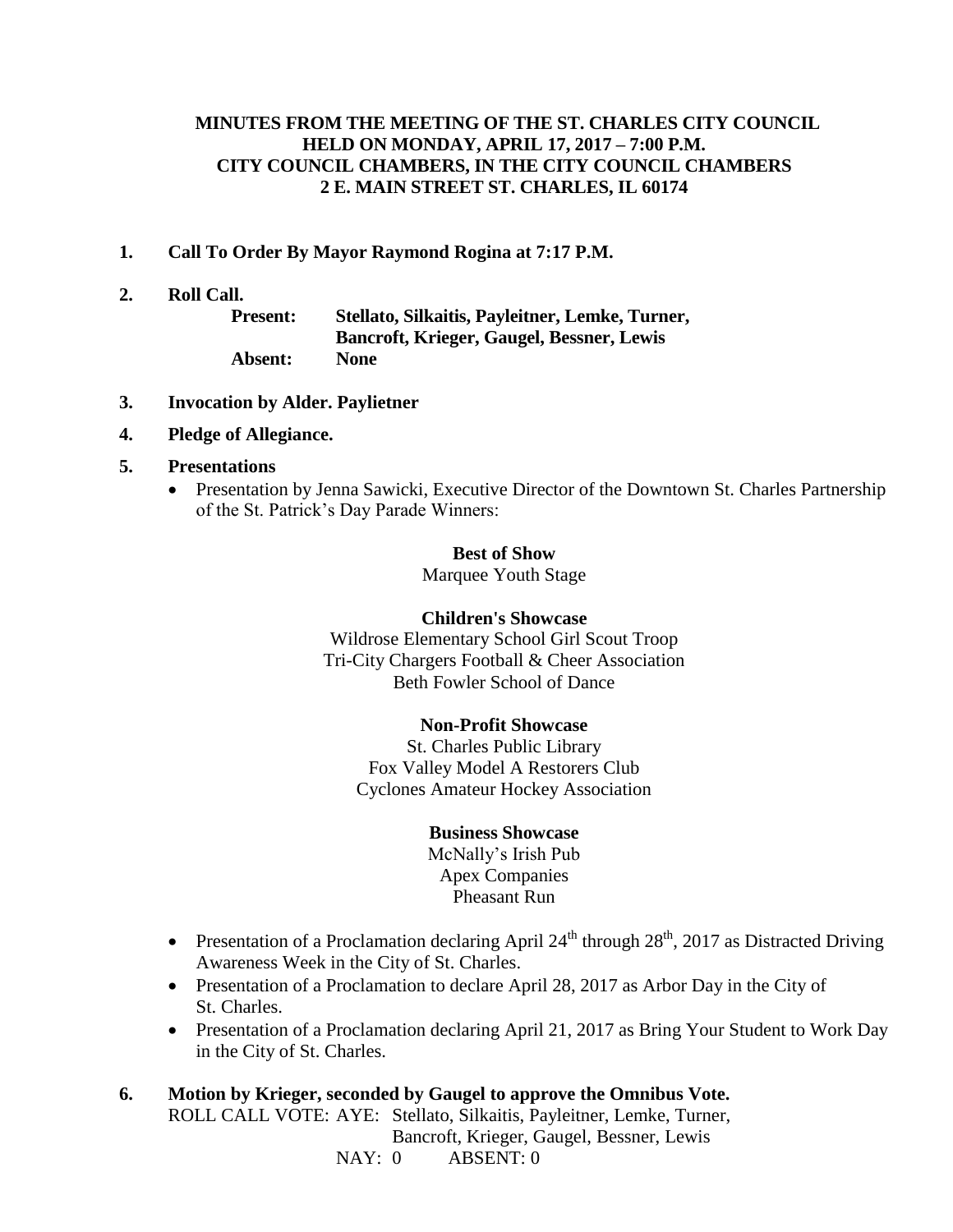#### MOTION CARRIED

- **\*7. Motion by Krieger, seconded by Gaugel to accept and place on file minutes of the regular City Council meeting held April 03, 2017.**  ROLL CALL VOTE: AYE: Stellato, Silkaitis, Payleitner, Lemke, Turner, Bancroft, Krieger, Gaugel, Bessner, Lewis NAY: 0 ABSENT: 0 MOTION CARRIED (Omnibus Vote)
- **\*8. Motion by Krieger, seconded by Gaugel to accept and place on file minutes of the Public Hearing meeting held April 3, 2017.** ROLL CALL VOTE: AYE: Stellato, Silkaitis, Payleitner, Lemke, Turner,

Bancroft, Krieger, Gaugel, Bessner, Lewis NAY: 0 ABSENT: 0 MOTION CARRIED (Omnibus Vote)

- **9. Motion by Payleitner, seconded by Stellato to postpone approval of the minutes of the City Council Fall Retreat meeting held on November 12, 2016 until May 1, 2017.** ROLL CALL VOTE: AYE: Stellato, Silkaitis, Payleitner, Lemke, Turner, Bancroft, Krieger, Gaugel, Bessner, Lewis NAY: 0 ABSENT: 0 MOTION CARRIED
- **\*10. Motion by Krieger, seconded by Gaugel to approve and authorize issuance of vouchers from the Expenditure Approval List for the period of 03/27/2017 – 04/09/2017 the amount of \$1,350,472.49.**

ROLL CALL VOTE: AYE: Stellato, Silkaitis, Payleitner, Lemke, Turner, Bancroft, Krieger, Gaugel, Bessner, Lewis NAY: 0 ABSENT: 0 MOTION CARRIED (Omnibus Vote)

**\*11. Motion by Krieger, seconded by Gaugel to accept and place on file the Treasurer's Report for periods ending January 31, 2017, and February 28, 2017.** ROLL CALL VOTE: AYE: Stellato, Silkaitis, Payleitner, Lemke, Turner, Bancroft, Krieger, Gaugel, Bessner, Lewis NAY: 0 ABSENT: 0 MOTION CARRIED (Omnibus Vote)

# **I. New Business**

**None**

# **II. Committee Reports**

#### **A. Government Operations**

\*1. Motion by Krieger, seconded by Gaugel to approve a **Resolution 2017-40** Requesting the Closure of Routes 64 and 31 for the Memorial Day Parade.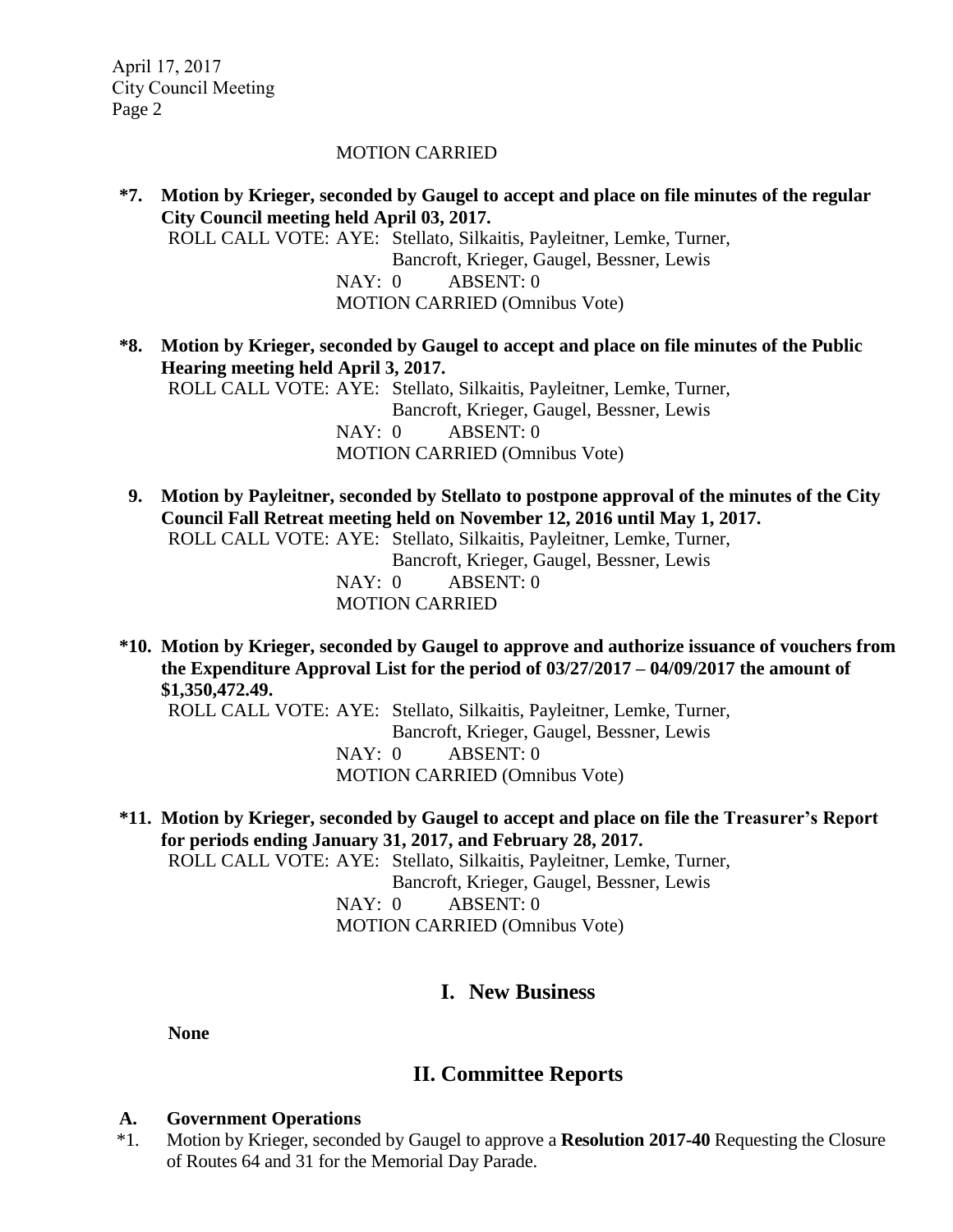ROLL CALL VOTE: AYE: Stellato, Silkaitis, Payleitner, Lemke, Turner,

Bancroft, Krieger, Gaugel, Bessner, Lewis

### NAY: 0 ABSENT: 0

### MOTION CARRIED (Omnibus Vote)

\*2. Motion by Krieger, seconded by Gaugel to approve a **Resolution 2017-41** Authorizing the Mayor and City Clerk of the City of St. Charles to Authorize the Mayor to Execute the Ride in Kane Service Agreement and Approve Fiscal Commitment to the Ride in Kane Program for FY2017/18. ROLL CALL VOTE: AYE: Stellato, Silkaitis, Payleitner, Lemke, Turner,

Bancroft, Krieger, Gaugel, Bessner, Lewis

NAY: 0 ABSENT: 0

### MOTION CARRIED (Omnibus Vote)

\*3. Motion by Krieger, seconded by Gaugel to approve an **Ordinance 2017-M-6** Authorizing the Sale of Items of Personal Property Owned by the City of St. Charles (Scrap Transformer and Switchgear).

ROLL CALL VOTE: AYE: Stellato, Silkaitis, Payleitner, Lemke, Turner,

Bancroft, Krieger, Gaugel, Bessner, Lewis

NAY: 0 ABSENT: 0

MOTION CARRIED (Omnibus Vote)

\*4. Motion by Krieger, seconded by Gaugel to waive the bid procedure and approve a **Resolution 2017-42** Authorizing the Mayor and City Clerk of the City of St. Charles for FY2017/18 of Ordering Gasoline and Diesel Fuel (Bio-Diesel) on an As Needed Basis. ROLL CALL VOTE: AYE: Stellato, Silkaitis, Payleitner, Lemke, Turner,

Bancroft, Krieger, Gaugel, Bessner, Lewis

NAY: 0 ABSENT: 0

MOTION CARRIED (Omnibus Vote)

\*5. Motion by Krieger, seconded by Gaugel to waive the bid procedure and approve a **Resolution 2017-43** Authorizing the Mayor and the City Clerk of the City of St. Charles to Allow "Spot Buying" of Cable and Transformers on an As-Needed Basis for FY 2017/18. ROLL CALL VOTE: AYE: Stellato, Silkaitis, Payleitner, Lemke, Turner,

Bancroft, Krieger, Gaugel, Bessner, Lewis

NAY: 0 ABSENT: 0

# MOTION CARRIED (Omnibus Vote)

\*6. Motion by Krieger, seconded by Gaugel to waive the bid procedure and approve a **Resolution 2017-44** Authorizing the Mayor and the City Clerk of the City of St. Charles to Accept the Blanket Switchgear Quote from Federal Pacific for Stock Switchgear for Fiscal Year 2017/18. ROLL CALL VOTE: AYE: Stellato, Silkaitis, Payleitner, Lemke, Turner,

Bancroft, Krieger, Gaugel, Bessner, Lewis

NAY: 0 ABSENT: 0

# MOTION CARRIED (Omnibus Vote)

\*7. Motion by Krieger, seconded by Gaugel to accept and place on file minutes of the April 3, 2017 Government Operations Committee meeting.

ROLL CALL VOTE: AYE: Stellato, Silkaitis, Payleitner, Lemke, Turner,

Bancroft, Krieger, Gaugel, Bessner, Lewis

NAY: 0 ABSENT: 0

MOTION CARRIED (Omnibus Vote)

**B. Government Services**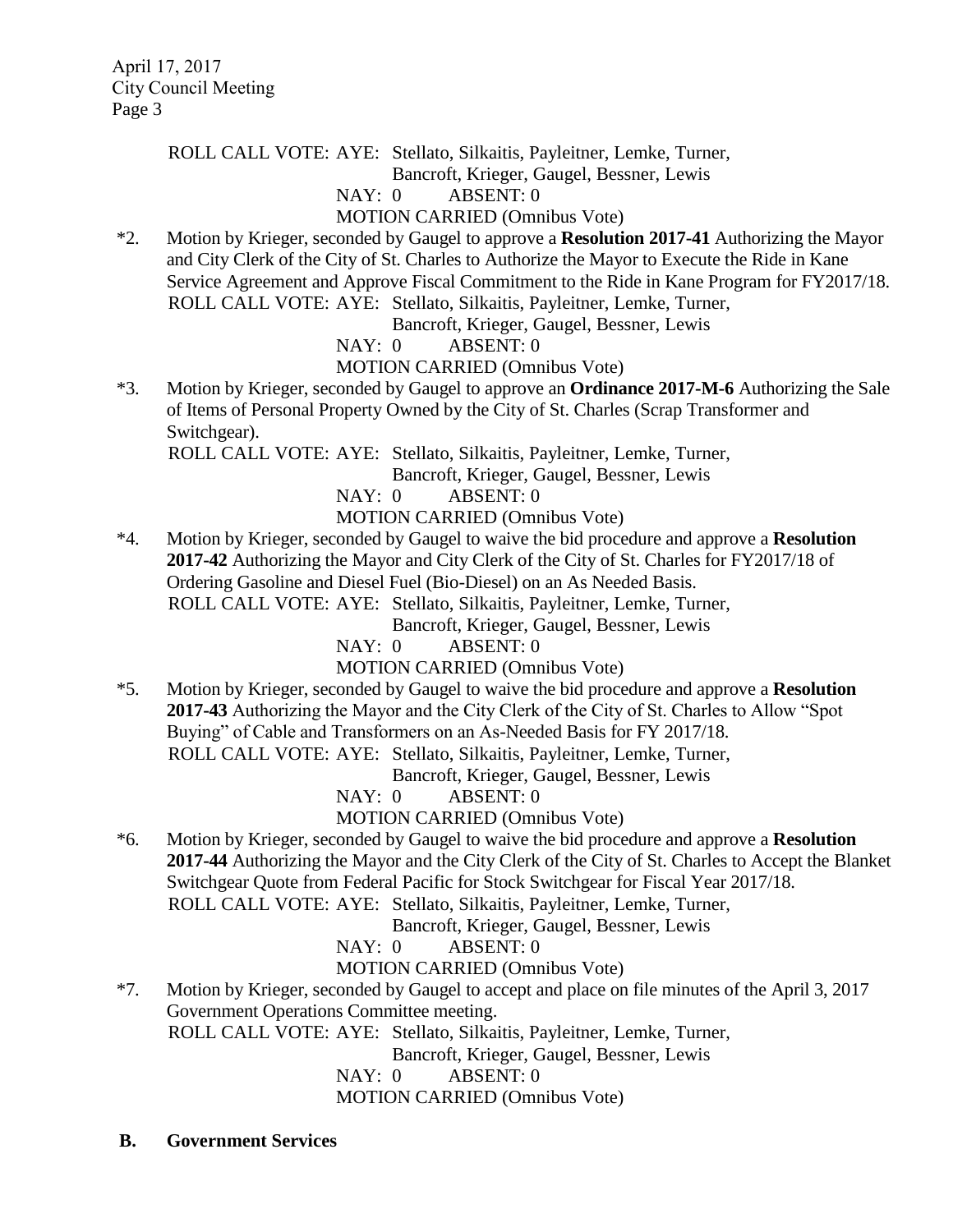None

### **C. Planning and Development**

\*1. Motion by Krieger, seconded by Gaugel to accept and place on file Plan Commission Resolution No. 5-2017 A Resolution Recommending Approval of a Map Amendment for Prairie Winds of St. Charles (Prairie Winds, LLC).

ROLL CALL VOTE: AYE: Stellato, Silkaitis, Payleitner, Lemke, Turner,

Bancroft, Krieger, Gaugel, Bessner, Lewis

NAY: 0 ABSENT: 0

MOTION CARRIED (Omnibus Vote)

\*2. Motion by Krieger, seconded by Gaugel to accept and place on file Plan Commission Resolution No. 6-2017 A Resolution Recommending Approval of Special Use for Planned Unit Development and PUD Preliminary Plan for Prairie Winds of St. Charles (Prairie Winds, LLC). ROLL CALL VOTE: AYE: Stellato, Silkaitis, Payleitner, Lemke, Turner,

Bancroft, Krieger, Gaugel, Bessner, Lewis

NAY: 0 ABSENT: 0

MOTION CARRIED (Omnibus Vote)

3. Motion by Krieger, seconded by Silkaites to postpone approval of **Resolution** Authorizing the Mayor and City Council to Enter into a Certain Annexation Agreement (Bricher Commons PUD – Fourth Amendment – Prairie Winds of St. Charles) to May 1, 2017 under old business. ROLL CALL VOTE: AYE: Stellato, Silkaitis, Payleitner, Lemke, Turner,

Bancroft, Krieger, Gaugel, Bessner, Lewis

NAY: 0 ABSENT: 0 MOTION CARRIED

*Alder. Stellato recused himself from the discussion.* 

### **Mayor Rogina**

To the developer, the City Council and Plan Commission have given you a lot of positive feedback and support of this project. Everyone here, the school district, park district and City, view us as partners together in this whole thing. I was glad that the park district and school district opined on this project tonight. I think that, in my opinion, I personally think we can come to an agreement. To the developer, I think we need a couple more weeks to try to tie the loose ends together. Your point about starting on a contingency basis, I am not sure that is appropriate. I think the City would feel more confident with all the rules in place. We are still reviewing the data that has been submitted. I have been on the Council for two and Mayor for four, this project has moved quickly. Quicker than most. So, I don't think there is any hesitancy. These are my comments and respectfully ask the Council to defer those items to May 1.

### **Alder. Krieger**

I agree with your assessment. This has moved very rapidly and I just simply can't support something that I don't have all the numbers on. So move to postpone until May 1.

#### **Mayor Rogina**

We have a motion to postpone items 3 and 4, do we have a second?

### **Alder. Silkaitis**

Second

### **Mayor Rogina**

Keep in mind that this could be defeated, and a motion put on the table. Keep in mind that if there is a motion on the table with blanks, you have to fill in the blanks in the proposal. You would have to fill them in.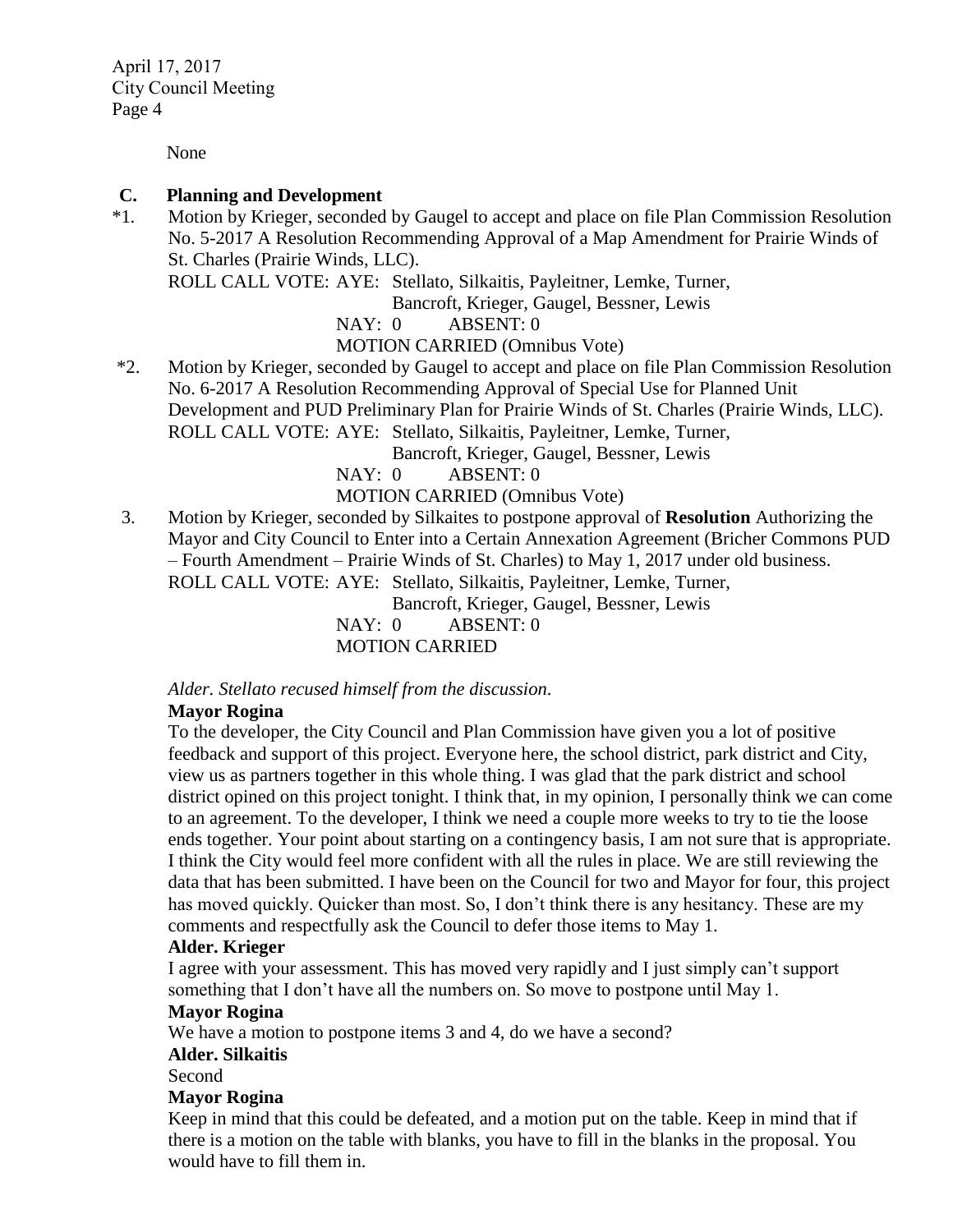#### **Alder. Bancroft**

I think it is important to talk about a few things. First, I think on the governmental side of this, whether it is the City, School Board, Park Board the administration of this ordinance has not gone smoothly. From my perspective. There are two components of the ordinance. The first is the land cash value and the second is the contribution of the amenities. The land cash value section is very clear. It's based on fair market value and provides a right on the part of the developer to question that fair market value. It is important, critical, that those rights are protected under this ordinance. And we should proceed down the road of the way it's drafted to come to a resolution. And the resolution is done by the Council. It is very clear that input from the school board and park board is welcome. I think that is why the two weeks is important to make sure that we follow that process. But it is based on the fair market value. That number that is in there is representative of a decision whenever it was made in 2008. I think that this is an interesting process. The second thing I want to bring up is, I read the park board's letter and I read their determination regarding the amenities. No criteria, no analysis, no definition of what would have been sufficient versus what isn't sufficient. So in administering those two ordinances, I don't find that particularly helpful. That is also that same body's decision up here. It would be greatly helpful if to me if we were not just talking about a dollar amount to plug into our ordinance for fair market value, but also if you didn't find it sufficient why, and what would you find sufficient. I think that message needs to be sent to the park board, to make it clear. There is no stigma to the fact that the developer brought all of this to our attention. Because they were just following the ordinances that are adopted by this body. To hear input that we are concerned about the fees and we are concerned about the greater good, I agree with all of that. And I want the input of the park board and the school board on this, but at the end of the day, we have to administer an ordinance. And that ordinance has to have fair market value as the basis for that land contribution. It doesn't go any further than that and eventually we are going to have make that determination here. I am glad we are going to have the two weeks for everybody's input.

### **Mayor Rogina**

To your point that fair market value, if someone feels that number is off base, they should provide to us proper and legitimate appraisal on improved property as determined by Council. **John McGuirk, City Attorney**

Last time we were here we objected to the appraisal at that point because clearly it was on raw land. What we have received since then, is a different supplemental appraisal. Unfortunately, it was 68 properties, only 5 of which seemed to have met our criteria of improved property. The rest were outside the City limits even though the letter says they are within the City limits. So, I think we need a solid appraisal that gives up the right valuation of improved property. That is really what we need. Either that comes from the developer or someone else, but that's what the Council needs.

### **Alder. Bancroft**

It is required in the ordinance. I just want to make sure we fairly administer the ordinance that is on the books.

### **Alder. Krieger**

I agree with that. It should be fairly administered, apple to apples. If the land is worth less than 2008, so be it. We have to have a fair market appraisal.

#### **Alder. Silkaitis**

I just want an appraisal that meets our criteria. So far there have been two of them and neither meets the criteria. So, two weeks is fine but I expect an appraisal, not raw market data.

#### **Alder. Payleitner**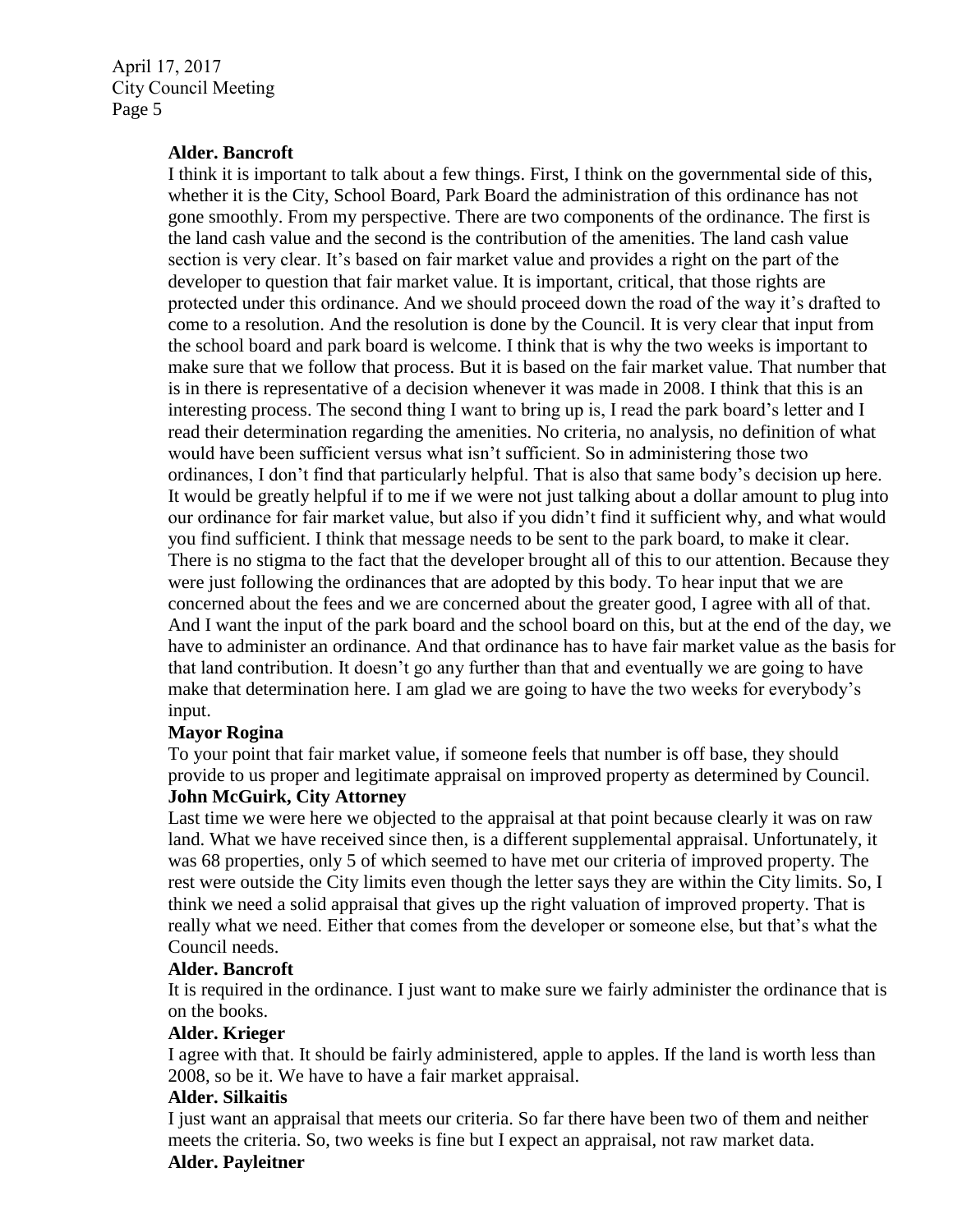> We are still waiting on that fair market value and I am thinking the applicant has put in something but the City did not sign off on it, is that correct?

### **John McGuirk**

The applicant supplied a supplemental appraisal, using the same appraiser who expressed opinions as to value based on 68 properties. The problem is, that I see, is that those properties don't meet our criteria. About 5 of them do. But the rest are outside the City. And they are on well and septic. We really need improved property.

### **Alder. Bancroft**

Are we providing clear direction as to what they need to provide in terms of an appraisal? Is it crystal?

### **John McGuirk**

I don't know if it's crystal, but I had some conversations with Jeff and he gave me examples of Crane Road Estates, for example, but it's not in the City. We need an improved property.

### **Rita Tungare**

City code clearly defines what is improved land, improved property. It has to be a property that is on City water, sewer, electric, sidewalk, streets, etc. That is what we need is a formal appraisal that is based on improved property in the general area.

### **Alder. Bancroft**

A supported appraisal with an opinion of value based on that definition of improved property within City limits with City water and sewer. That is what is needed.

### **Rita Tungare**

That is correct.

### **Mayor Rogina**

We have said to the park district, if they would like an appraisal, they can do that.

### **Rita Tungare**

Absolutely. The only point of correction is that it doesn't have to be in City limits. It can be in unincorporated area as long as it meets the criteria of improved land.

# **Alder. Turner**

What I have read is that there is a set figure based on 2008. And one thing I think government should stay out of is housing and land value. It's really a market phenomenon. We can set any figure we want. It doesn't mean somebody is going to give it to us or think it's valued at. This is something that the market should be in control off. So, it should eventually be a floating value at the time instead of saying it's "\$240,000" that's what it is. It might have been in 2008 when things were booming and developers would pay anything to get a house in here but it's a little bit different now.

### **Mayor Rogina**

I would venture to say that this Council here, and the new Council in two weeks, would grasp that challenge vigorously. There is also, as far as things that have to be resolved, and I am confident that our neighbors in Geneva will come across, but there is this Bricher Road improvement thing and comments from the City of Geneva are that they have some jurisdiction on Bricher Road. They have to sign off on the final plat. We got that as well. To the developer, you did not hear a thing up here about the quality of your product. I believe just about unanimously; this Council here admires your work. If we keep our eye on the prize, this will come to pass over the next two weeks. Our Staff, your Staff, the park district staff, the school board staff, can knocks heads together and come up with a solution to this project before the month of May is over with.

# **Alder. Turner**

What is this about Geneva having to sign off on the plat?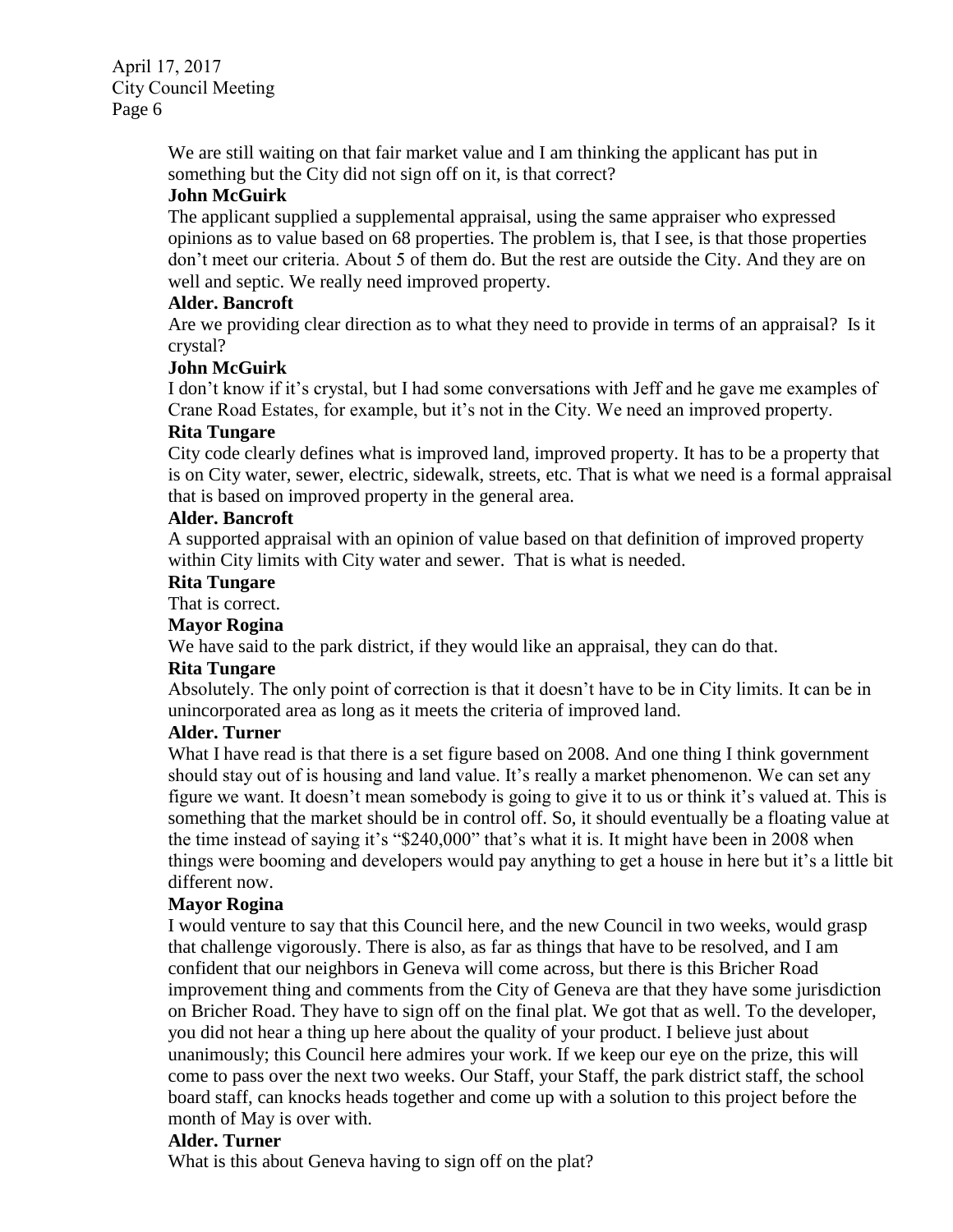### **Mark Koenen**

Bricher Road existed long before St. Charles or Geneva extended west of Randall Road. It was a township road. Whoever annexes a township road automatically inherits that right-of-way as a part of their jurisdiction. When Geneva Commons annexed first, they (City of Geneva) annexed Bricher Road, as we know it today, immediately west of Randall Road. It gives them the legal authority regarding access, speed limit, enforcement, maintenance, etc. When we are platting against Bricher Road, on the north side, where Bricher Commons or Prairie Winds is located, the City of Geneva signs off on the final plat (the plat designates the whole configuration of the development). There is also the width for the right-of-way location along Bricher Road, (there's a strip of land that needs to provide for that affect along the Prairie Wind frontage). This is the same thing that was done for Lowes and on the south side of Bricher Road when Geneva Commons was developed. This is not unusual. The piece of the work that is taking time. I spoke with Stephanie Dawkins who is my peer in Geneva; they are reviewing a traffic study which has been submitted by the developer. I also shared with her that the development community has agreed to a request from the City of Geneva and residents about adding a west bound right turn lane into the main entrance, or easterly entrance of Prairie Winds. So hopefully they will complete that exercise shortly. They are working with Brent Coulter who is the engineering consultant on traffic analysis for the City of Geneva. We just need to get the information back from them so we can move this project forward for that particular aspect of the project.

### **Alder. Turner**

What if they drag their feet and say no, does this whole thing go down?

### **Mark Koenen**

I think we are talking about a technicality. First of all, the access is permitted. There is an intergovernmental agreement between the City of Geneva and the City of St. Charles which says that yes there will be access at these locations. What we are talking about is if there is going to be a right turn lane or not a right turn lane. If there is a need for a traffic signal or not. Traffic engineering details. I am hoping we can get through that within the next two weeks or shorter than that.

#### **Alder. Turner**

When you said final plat, we are not talking about the interior design of the development.

#### **Mark Koenen**

No. This is a legal document that allows everyone to convey property or where public rights of way are, etc.

## **Alder. Lewis**

As the aldermen of the fifth ward that the project is in. I support the project that you are building and the quality of the apartments. What you are presenting I think is quality. I love the density. You have 20 plus acres that you could have put 600 apartments. You put 250 that will include families. Which I believe is a better fit to our community. I do understand the differences that we have here. I do support the Council on the direction they want to take. I do really want to see this come to an end in two weeks. I don't think we are that far off what it is six hundred thousand to a million. It's going to be somewhat higher. I don't know that for a \$50 million project, I don't know that we are that far off in our calculations and I do want to see it move forward.

### **Alder. Payleitner**

A question for clarity, so, in two weeks we will have our little blanks filled in?

### **Mayor Rogina**

That is the hope.

#### **Alder. Payleitner**

And the Geneva issue will be addressed? And those are the two things we are waiting on correct?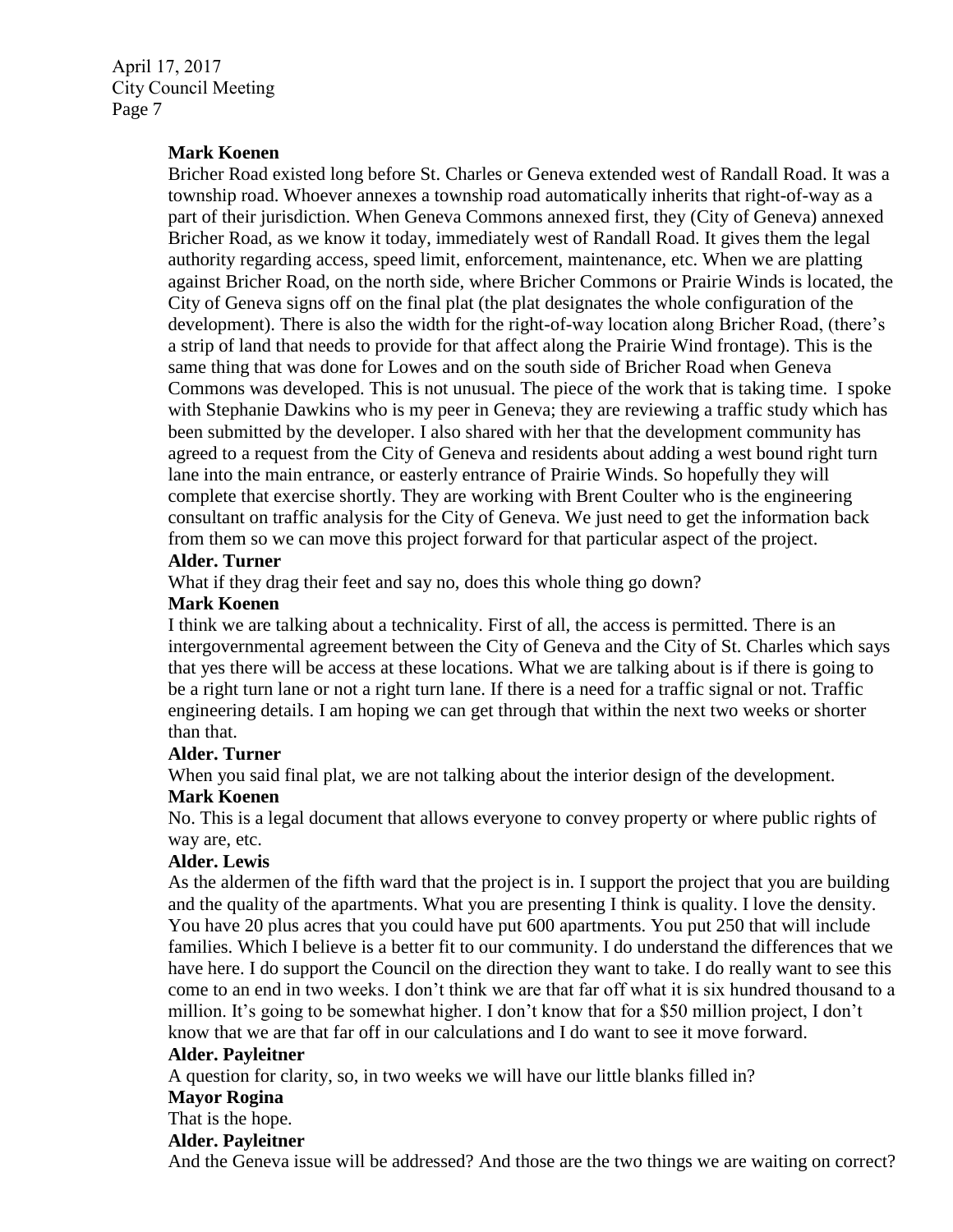# **Mayor Rogina**

That and the appraisal. They are all documented.

## **Alder. Payleitner**

If we have those two things, they will fall into place?

# **Mayor Rogina**

I am confident in that.

# **Alder. Payleitner**

And at that time we can have the conversation on the private recreational amenities?

# **Mayor Rogina**

That should all be worked out by that then. It has to be worked out as part of the process.

# **Alder. Bancroft**

The ordinance says we will decide.

# **Alder. Payleitner**

Well we will decide with a conversation.

# **Alder. Bancroft**

But what would be helpful would be, the Park Board they rejected it outright without any kind of description.

# **Holly Cabel**

The Park District can provide additional information.

# **Mayor Rogina**

I am confident that the Staffs and the developer will work something out.

# **Alder. Silkaitis**

Are we just going to have one appraisal or are we going to have a third party?

# **Mayor Rogina**

We want an appraisal from the developer that meets our standards and if the park district wants to get an appraisal, that's their business.

# **Alder. Silkaitis**

I would like to see two appraisals. On any kind of property, I would get two appraisals.

# **Mayor Rogina**

That's fine.

# **Alder. Silkaitis**

But will we have them in two weeks.

# **Alder. Bancroft**

Are you asking for the City to commission an appraisal?

# **Alder. Silkaitis**

I am tempted to because I want to make sure that.

# **Alder. Bancroft**

I just want to make sure because I don't think it's appropriate to ask the park board or the school board to get an appraisal.

# **Alder. Silkaitis**

The park board volunteered to. Now if they don't, I would like the City to do an appraisal.

# **Alder. Bancroft**

That's why I am asking the question.

# **Holly Cabel**

The Park District will try and get an appraisal.

# **Alder. Silkaitis**

Thank you.

**Mayor Rogina**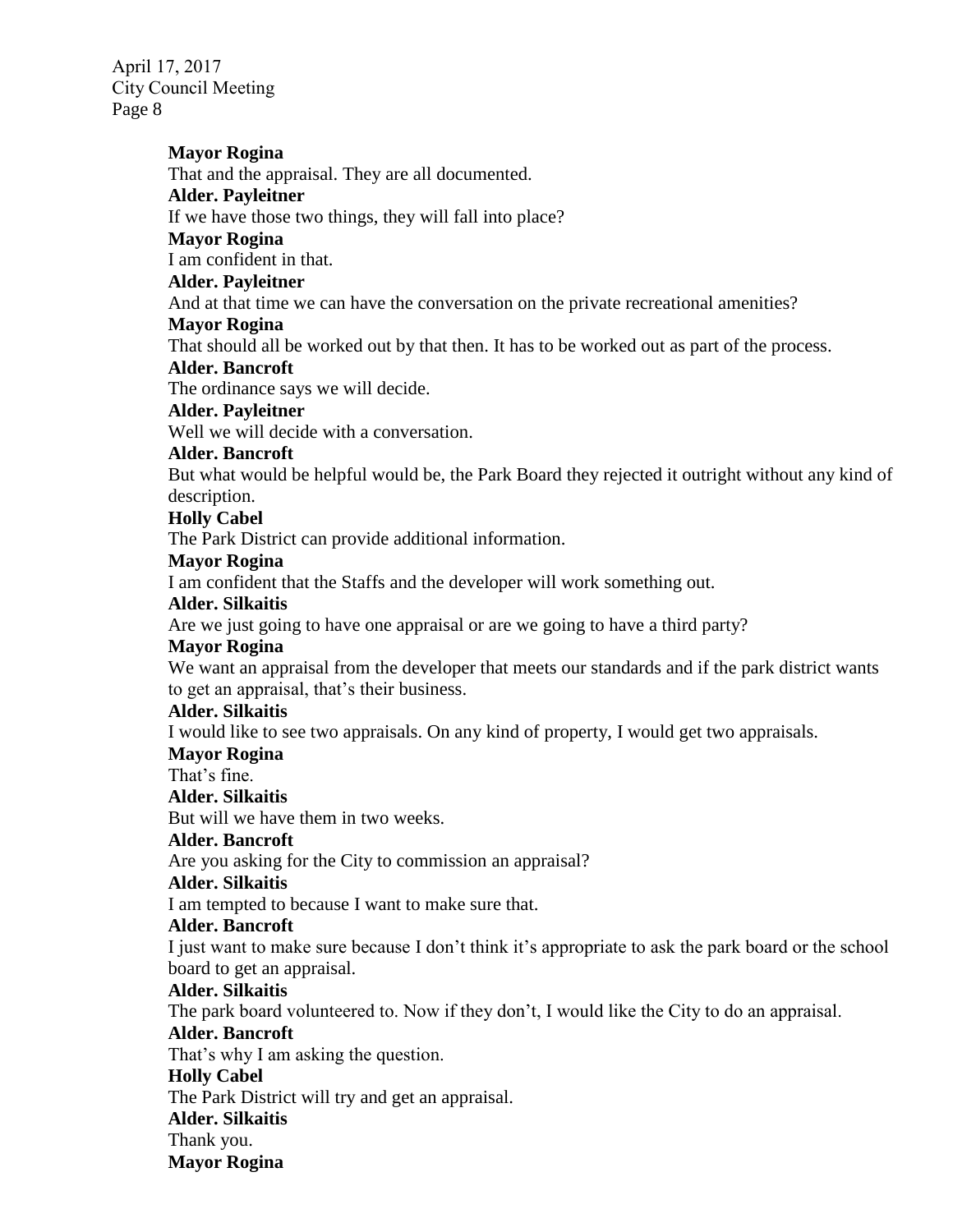We will have two appraisals.

### **Jeff Ratzer**

We supplied an appraisal from a national firm. Then we supplied a supplemental and that still didn't meet the exact criteria. The reason is, and the appraiser knew this, that's why he wrote a cover letter qualifying his appraisal, you cannot get an appraisal on thin air. You have to appraise something. For example, I tried to have our land appraised. Ron, when you said you don't want market analysis, that's the only thing that they do. I can tailor it to St. Charles more, or to the area, he refused to do an appraisal because I have to give him an address to appraise. People in real estate know what I am talking about. If you said, tell me what a house is worth, you have to pick a house. You can't say how much is an improved lot; there is no basis for an appraisal. The second thing, John is right, some were in the area; some were not quite in St. Charles proper. What was in the revised appraisal was across the street. That's in the area and that's allowed. But that appraisal is horrible for the park and school district. That appraisal turns out to be 29 or \$58,000 per acre. And it does qualify, it's improved lot. If you guys ever used an appraiser before and want us to pay for it, so it's your appraiser, we would be happy to do it. Up to you guys. We felt the school board fee was very fair. If you all change the fair market value, what we propose to do is make sure that the school board is made whole to the tune of \$487,000. We will write a separate check to them out of our own pocket, if the math doesn't work out. We are trying to get the park district fee more in line with what national cities and local cities would charge for a park district. We are not hamper the school district at all. Because \$487,000 is about \$2000/unit that's a typical impact fee for a school. Lastly, I would like you to consider, though Todd I know you asked them to pin down why they don't like my acres, but I don't know if you guys can vote on this tonight. But I would like to know that I didn't waste my time and money and my experience creating playgrounds, parks, walking trails, indoor pools and have it discounted out of hand. I don't know if you are able to vote on the fact that I am donating .93 acres. But I feel it is a very nice compromise at the end of this meeting tonight.

### **Mayor Rogina**

There is a motion on the table and I am going to vote on that. If that's passed, the Staff is taking notes on the requests made by Council members up here. I am convinced that if you, or Mr. Rayman, sit down with the park board, it could be a joint meeting, that is possible. To get this hammered out because we are almost there. There is a motion on the table to defer items 3 and 4 under planning and development to the May 1 City Council meeting under old business.

### **Alder. Payleitner**

To Mr. Ratzer's point, so Staff is aware, I think they have a good argument there with regards to the acceptance of the private recreational amenities. And I was asking will we get a chance to talk about it but you implied it would be a done deal by the time it gets here.

### **Mayor Rogina**

Alder. Bancroft made a key point. It is your decision. Whatever the number, whatever the amenities, etc. It is your decision.

#### **Alder. Bancroft**

We need to be fair to the park board. We need to get their input.

#### **Mayor Rogina**

What I think is very important here a signal has been sent to all government entities, we are a partnership here in this City. We all act on our own boards, but we are nothing if we are fighting, disagreeing. We will disagree, but if we don't cooperate, the City will not be what it should be. I am not worried about it.

### **Alder. Payleitner**

My concern is that the conversation will continue.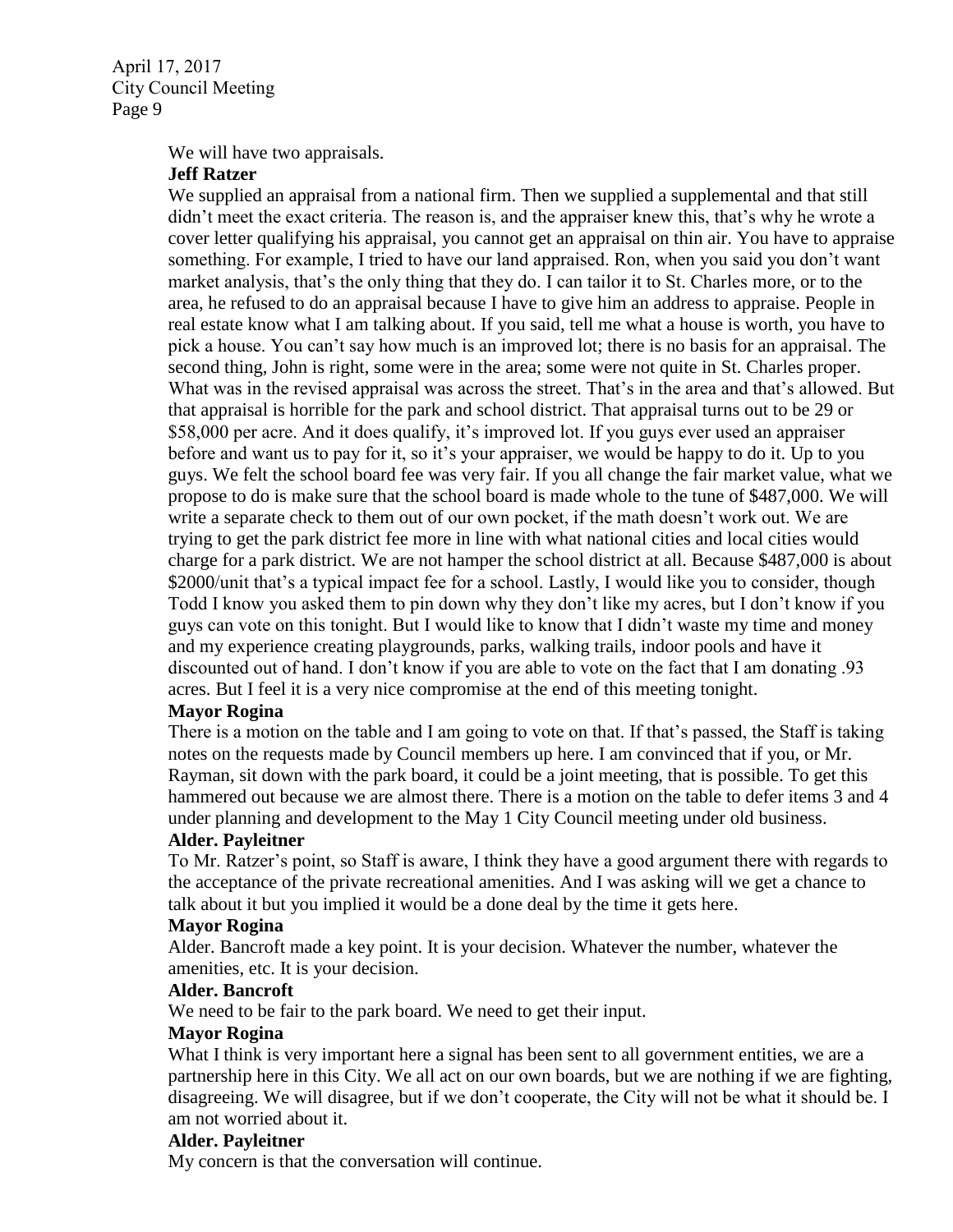4. Motion by Krieger, seconded by Silkaites to postpone approval of **Ordinance** Amending Ordinance Nos. 1999-Z-11 and 2006-Z-7 (Bricher Commons PUD) and Granting Approval of a Map Amendment, New Special Use for Planned Unit Development, and PUD Preliminary Plan for Prairie Winds of St. Charles to May 1, 2017 under old business. ROLL CALL VOTE: AYE: Stellato, Silkaitis, Payleitner, Lemke, Turner,

Bancroft, Krieger, Gaugel, Bessner, Lewis

NAY: 0 ABSENT: 0

MOTION CARRIED

\*5. Motion by Krieger, seconded by Gaugel to accept and place on file Historic Preservation Resolution 2-2017 A Resolution Recommending Approval of amendments to the Façade Improvement Grant Program.

ROLL CALL VOTE: AYE: Stellato, Silkaitis, Payleitner, Lemke, Turner,

Bancroft, Krieger, Gaugel, Bessner, Lewis

NAY: 0 ABSENT: 0

MOTION CARRIED (Omnibus Vote)

\*6. Motion by Krieger, seconded by Gaugel to approve an **Ordinance 2017-M-7** Amending the Façade Improvement Grant Program.

ROLL CALL VOTE: AYE: Stellato, Silkaitis, Payleitner, Lemke, Turner,

Bancroft, Krieger, Gaugel, Bessner, Lewis

NAY: 0 ABSENT: 0

MOTION CARRIED (Omnibus Vote)

\*7. Motion by Krieger, seconded by Gaugel to accept and place on file Plan Commission Resolution 8- 2017 A Resolution Recommending Approval of a General Amendment to Ch. 17.22 "General Provisions", Section 17.22.030 "Permitted Encroachments" and Ch. 17.30 "Definitions", Section 17.30.030 "General Definitions" (yard encroachments for pergolas and sports courts). ROLL CALL VOTE: AYE: Stellato, Silkaitis, Payleitner, Lemke, Turner,

Bancroft, Krieger, Gaugel, Bessner, Lewis

NAY: 0 ABSENT: 0

MOTION CARRIED (Omnibus Vote)

\*8. Motion by Krieger, seconded by Gaugel to approve An **Ordinance 2017-Z-9** Amending Title 17 of the St. Charles Municipal Code Entitled "Zoning", Ch. 17.22 "General Provisions", Section 17.22.030 "Permitted Encroachments" and Ch. 17.30 "Definitions", Section 17.30.030 "General Definitions" (Yard encroachments for Pergolas and Sports Courts). ROLL CALL VOTE: AYE: Stellato, Silkaitis, Payleitner, Lemke, Turner, Bancroft, Krieger, Gaugel, Bessner, Lewis NAY: 0 ABSENT: 0

MOTION CARRIED (Omnibus Vote)

# **D. No Executive Session**

# **12. No Additional Items from Mayor, Council, Staff, or Citizens**

# **13. Adjournment**

Motion by Lemke, seconded by Krieger, to adjourn meeting VOICE VOTE UNANIMOUS MOTION CARRIED Meeting adjourned at 8:10 P.M.